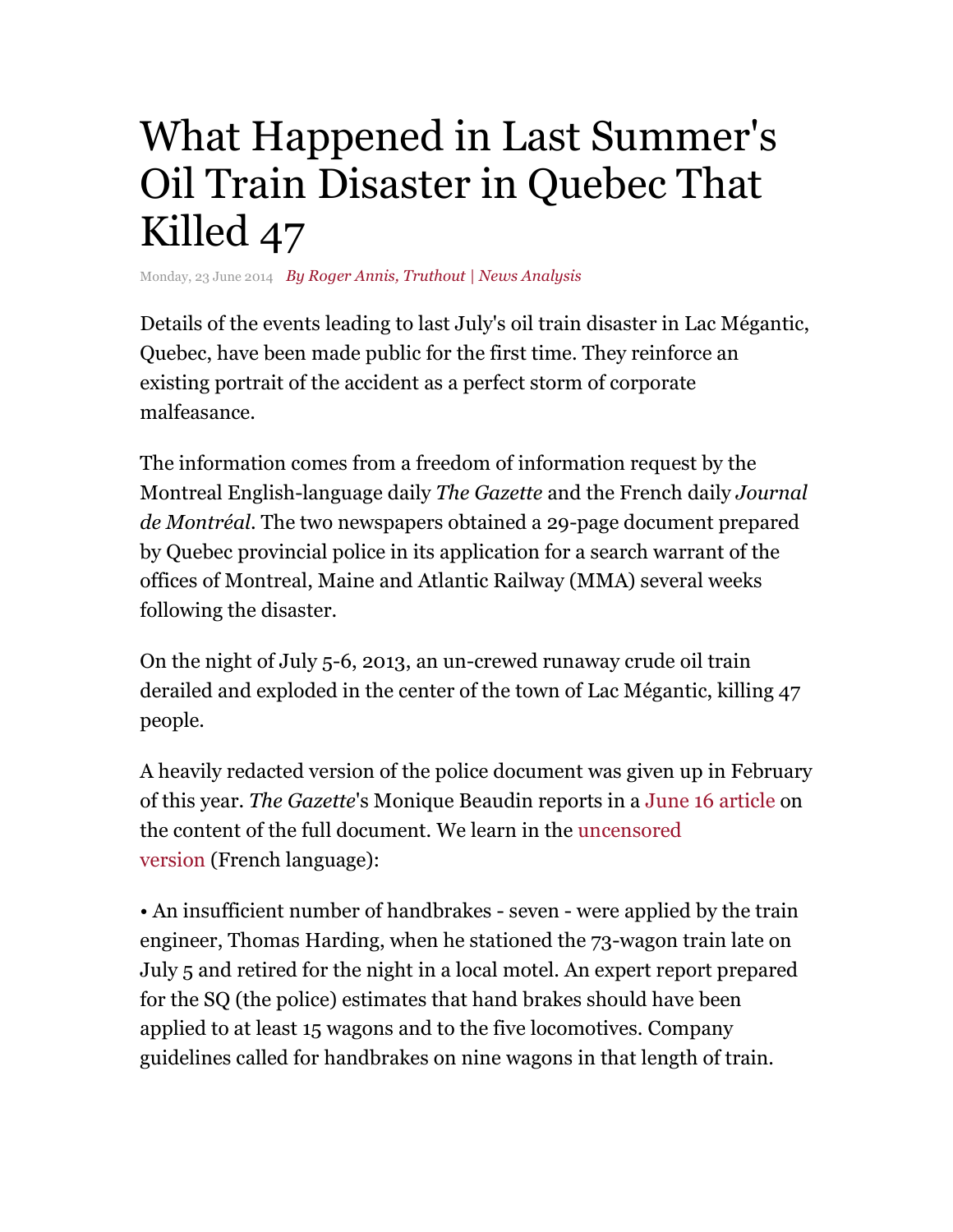• One locomotive was left to idle overnight by Harding in order to hold the train's air brakes. But it was in serious disrepair and was a serious fire hazard because it was spewing lubricating oil from its exhaust.

• That locomotive caught fire at approximately 11:30 PM, July 5. Local volunteer firefighters arrived to extinguish the fire. In the course of doing so, they shut down the faulty locomotive. That left the air brake pressure to slowly dissipate.

• An MMA employee who inspected the train was the last to leave it that night, just before 1 AM - unattended and with all the locomotives shut off. The employee was not qualified to inspect the train and decide how to leave it. Shortly after he left, the train began its deadly journey.

• Harding had offered to company officials to oversee the shutdown of the train after the fire was extinguished, but was told he wasn't needed.

• The MMA's track and rolling equipment were seriously degraded and neglected. Company and Transport Canada officials examined the wagons of the fateful train earlier on July 5, but they didn't inspect the locomotives. The MMA's railway-equipment inspection manager told police the company had only three track maintenance employees and did not have enough materials to properly maintain the network.

Beaudin reported in The Gazette the following day that MMA employees told police they feared a catastrophe due to the poor conditions of the company's tracks and equipment and the petroleum products it was carrying. Instead of repairing deteriorated tracks, for example, the MMA would instead lower authorized speeds, to as low as 5 mph on some stretches of its line! MMA's tracks passed Transport Canada inspections.

Employees also cited as dangerous the company's practice of one-person crews. For years, MMA sought permission from Transport Canada to operate trains with one person only. It finally received permission in 2012.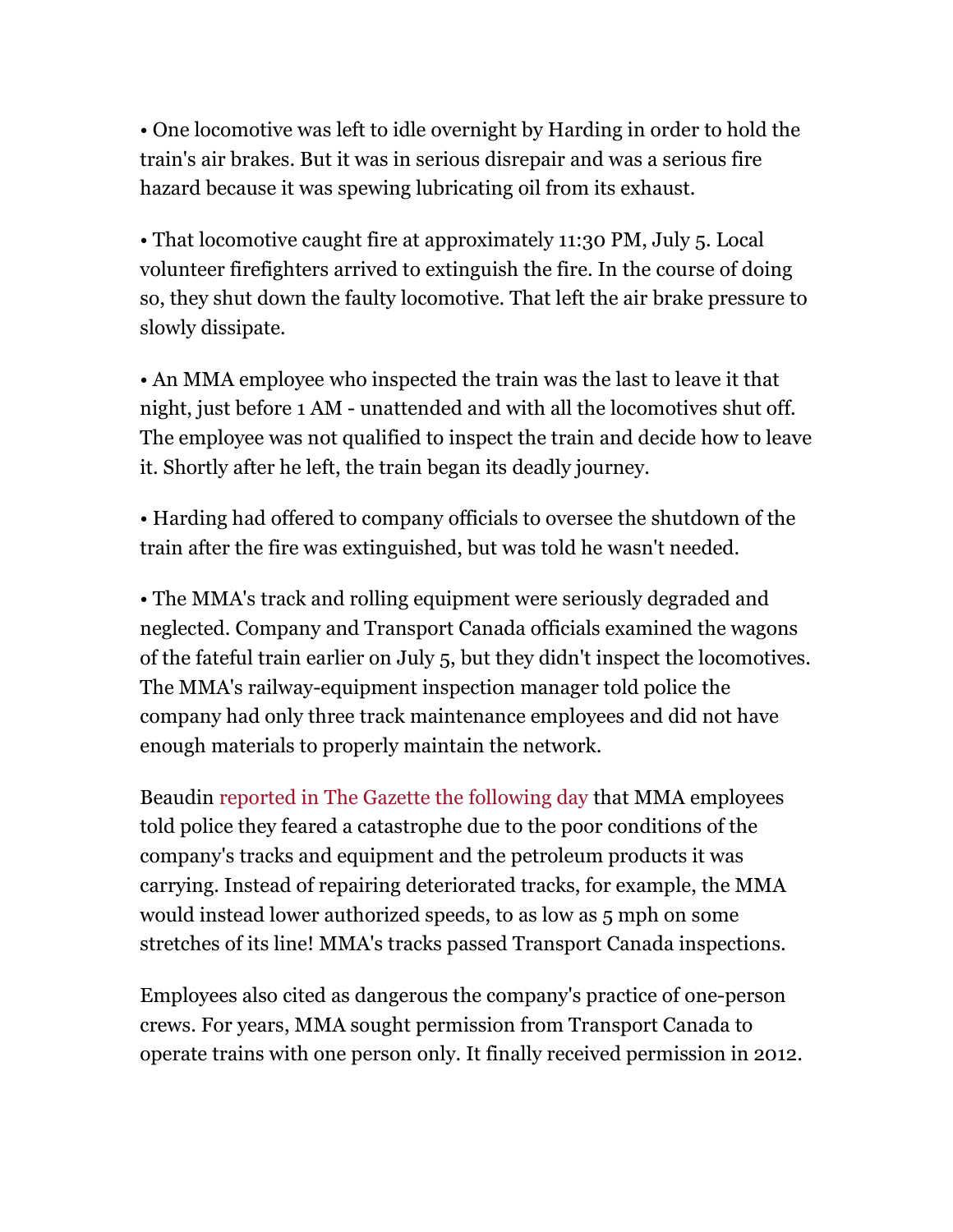MMA was transporting crude oil from the Bakken fields of North Dakota as part of an operation begun in 2012. Irving Oil of Saint John, New Brunswick, operates Canada's largest refinery in that city. It also has a large gasoline retail distribution network in eastern Canada and northeast United States. It contracted with CP Rail to bring North Dakota oil as far east as Montreal. From there, the MMA would bring the oil trains to Irving's Southern New Brunswick Railway terminus in northern Maine.

The MMA line was part of the historic line of Canadian Pacific Railroad (CP Rail) connecting Montreal and Atlantic Canada. In the early 1990s, CP finally received federal government permission to sell it. A succession of short line owners have operated it since.

The oil transport operation began a little more than one year before the disaster happened. The high volatility of the crude oil being carried was never reported publicly. North Dakota fracked crude, it turns out, is notorious for having a volatility resembling refined gasoline. Higher-ups in the oil train consortium didn't ask questions or kept the information under wraps.

The MMA and three of its employees - engineer Thomas Harding, railtraffic controller Richard Labrie and train-operations manager Jean Demaître - are charged with 47 counts of criminal negligence causing death. They made a brief court appearance on May 13 and were released on bail. The trial resumes on Sept 11.

The vast expansion of oil by rail that is taking place in North America is fueled by the expansion plans of Alberta tar sands producers and fracked oil producers in North Dakota, Texas and other states. The shifting vagaries of international crude oil prices are making North American crude and bitumen price competitive, even if they are obliged to use the more expensive rail transport option. (For background into oil industry expansion, see the note at the end of this article and my June 3 article, "Oil by rail on trial in Lac Mégantic, Quebec and in Maine.")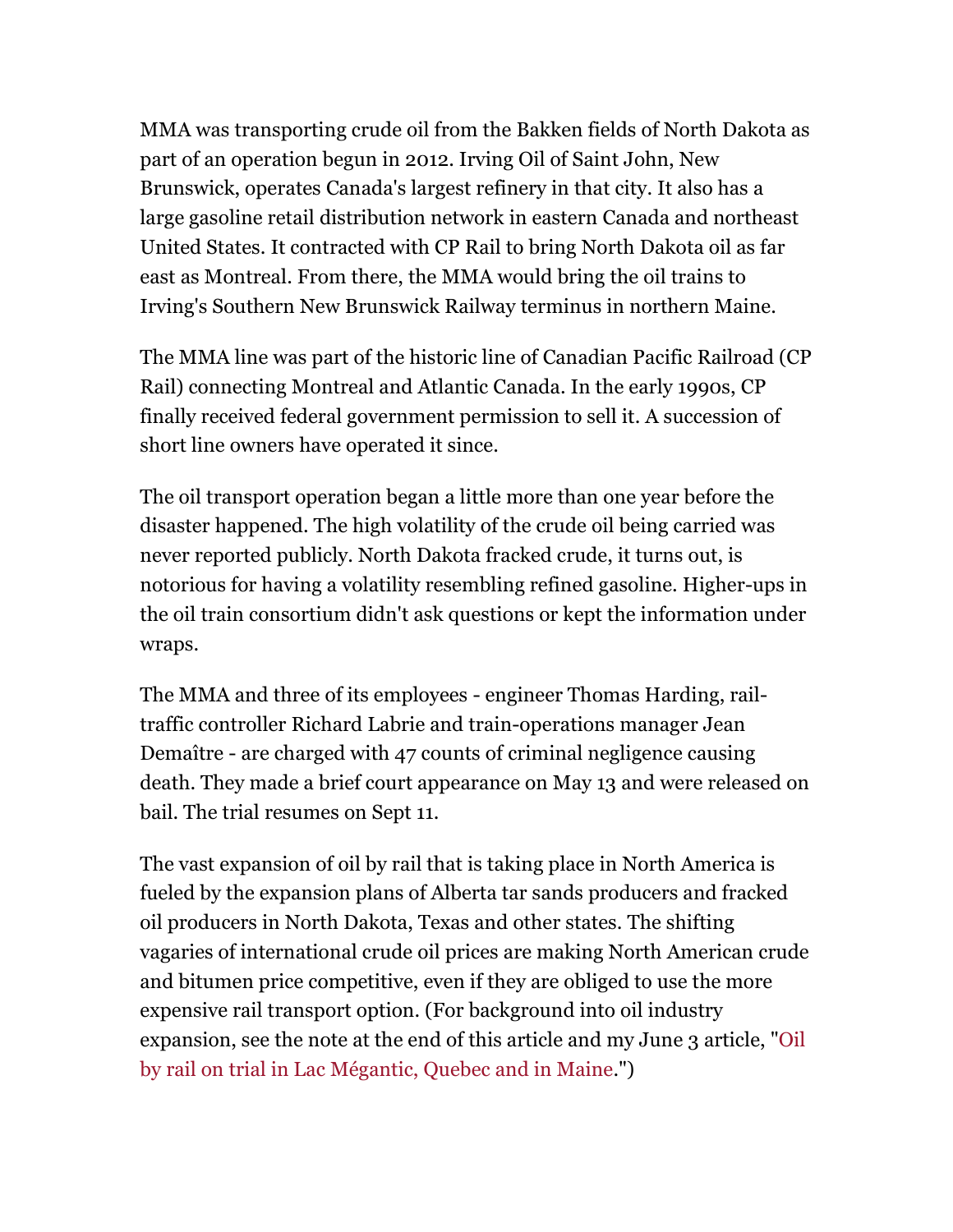But crude oil and bitumen production share two common obstacles. They are landlocked and somehow, some way, must get to refineries or ocean export terminals overland. And they are facing rising environmental opposition because more oil production leads to more greenhouse gas emissions, and the planet's biosphere just cannot absorb that without getting hotter.

Compared to pipelines, railways have far fewer regulations governing what they carry and how. There is little opportunity for scrutiny of crude by rail, still less for stopping it. The dismantling of railway safety regulation by successive US and Canadian governments over the past 30 years adds to the danger. So crude oil by rail operates as a kind of wily pressure relief valve on an at-capacity oil pipeline network.

## **Rail Secrecy in North America**

The tragedy at Lac Mégantic and the string of crude oil train derailments since then have greatly increased public alarm. They have brought to the fore demands by communities, emergency planners and emergency responders for disclosure of what dangerous cargos are being transported by rail, and in what volumes. But the railways are resisting. They say they will provide information to emergency planners and responders, but not to public interest advocates, the media or the general public. They are demanding that their permission be sought before any information be released more widely.

Government officials are divided on the matter. The states of Arkansas, Kansas and Louisiana have signed the nondisclosure agreements with railways. California says it won't release information to the public, though some lawmakers are pressing for some forms of disclosure. A new report by the Natural Resources Defense Council says some 4 million people in the state live in danger zones along rail lines where oil train traffic is growing fast.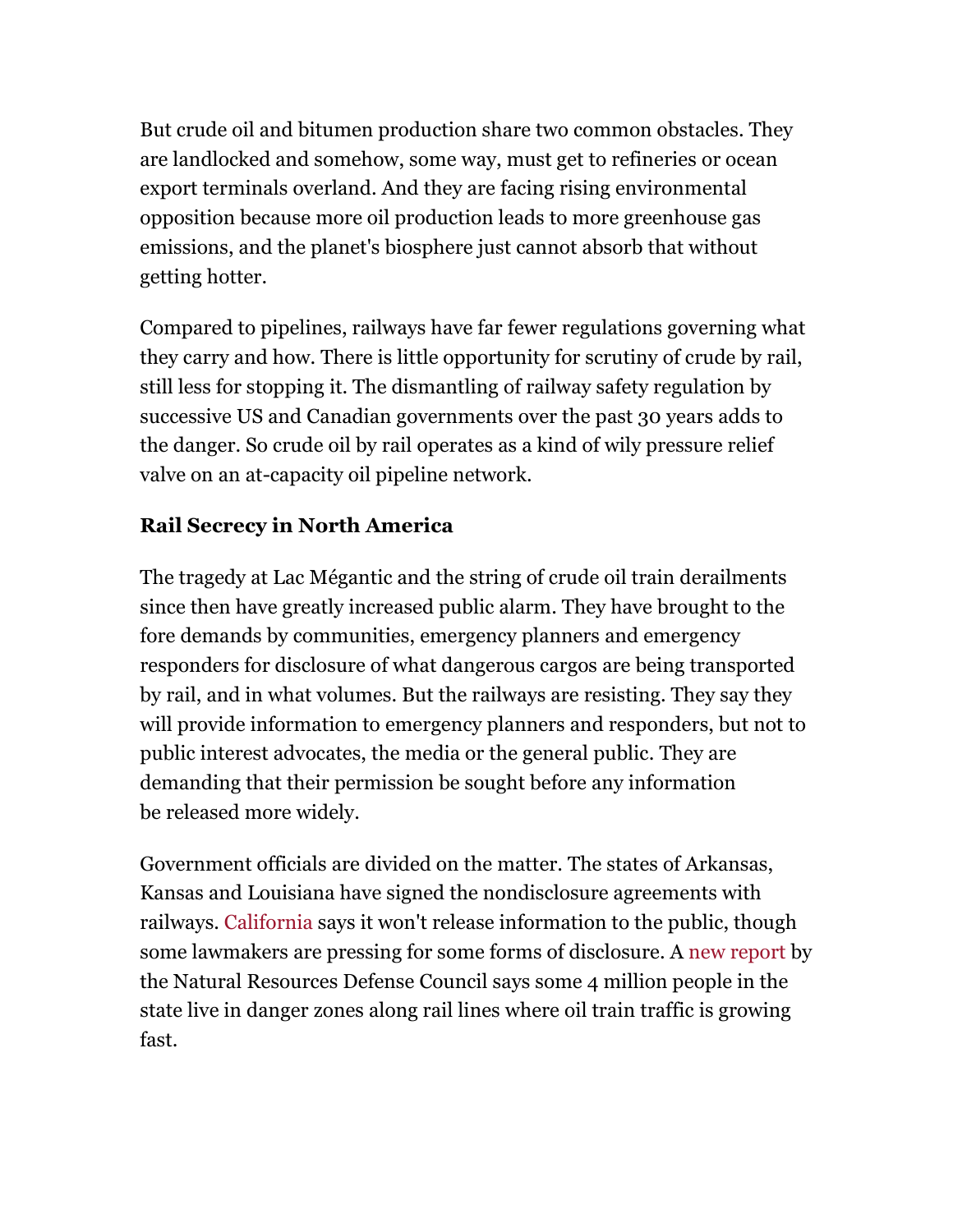The state of Oregon is undecided what to do. Washington state governor Jay Inslee wants the release of certain information and wants guidelines put in place. He has suggested that the railways take the matter to court if they disagree with that course.

Montana seems to be going head to head with BNSF over the matter, saying it won't abide a secrecy agreement the railway insists on imposing. Wisconsin has reportedly said the same. BNSF is the largest carrier of crude oil in North America.

The US Department of Transportation announced recently that it does not consider oil train information to be a security concern that warrants denying information to the public. But it says restrictions may be warranted for commercial reasons. And Mathew Philips of Bloomberg News reports that the DOT advises states to "treat this data as confidential, providing it only to those with a need-to-know."

US rail safety analyst Fred Millar challenges the rail companies' arguing that information should be kept secret for security reasons. He told Bloomberg that oil trains "are like elephants tiptoeing through tulip fields".

"They're already out in the open. Keeping them secret is a fantasy." He says rail companies want data locked up for a different reason - to dampen calls for greater regulation.

Canada's Minister of Transport Lisa Raitt has been touted by media and politicians in the US and Canada as a paragon of rail safety because she announced a few months ago that certain older models of the DOT 111 model wagons that carry crude must be phased out on Canada's rails within three years. In reality, she is in lock-step with railroad wishes. She announced in Toronto on June 20 that secrecy will continue to prevail in Canada over the transport of petroleum products, chlorine and other dangerous chemicals. Current rules in Canada only provide for after-thefact reporting to communities of dangerous products moving through by rail.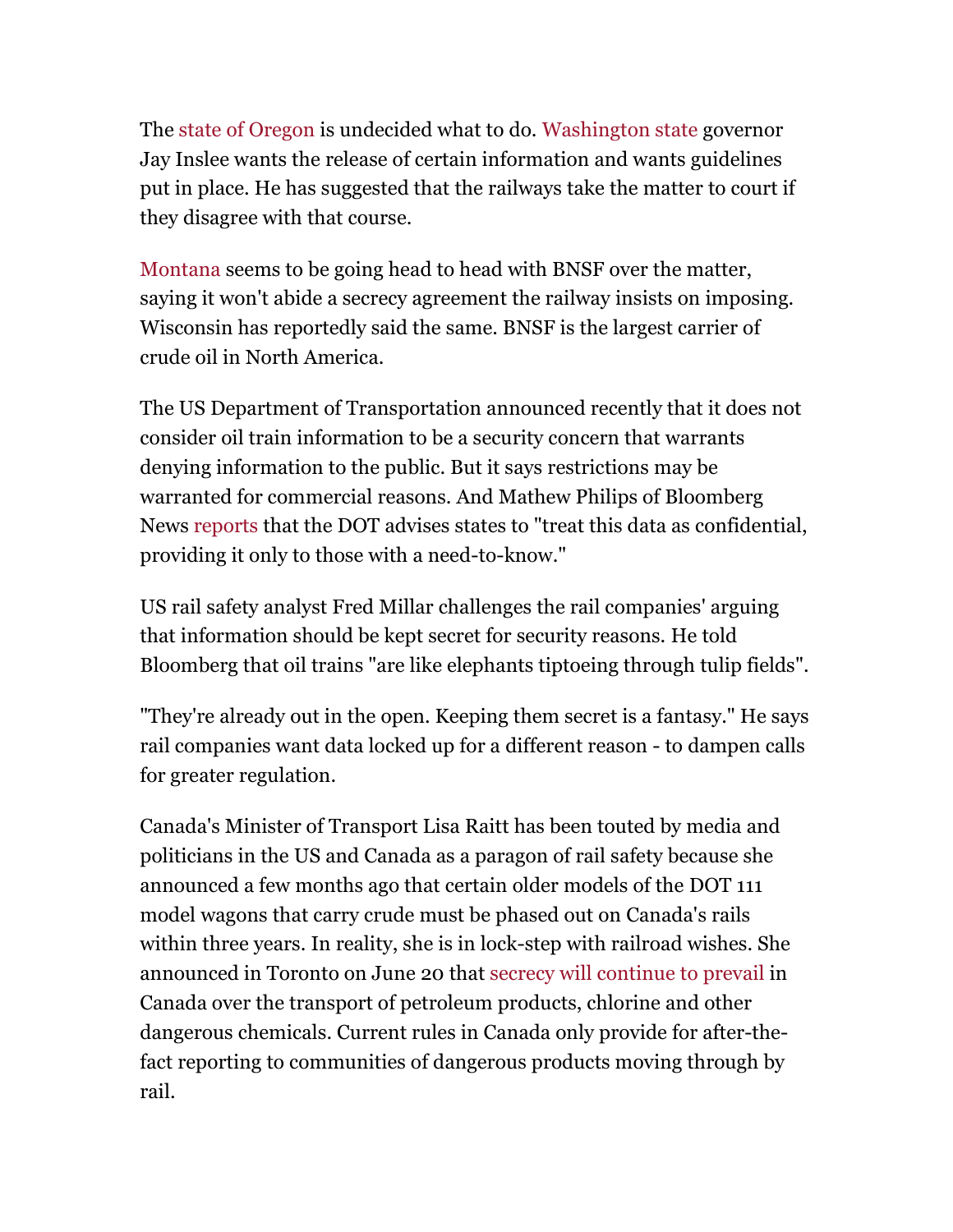## **The entire disclosure debate surrounding crude oil by rail begs an uncomfortable fact - it cannot be made safe.**

Raitt's recently found desire to have the fleets of oil train wagons upgraded with more crash protection within three years runs into the inconvenient fact that oil train traffic is heavily cross-border. The US government has no plan to order upgrades, and the railways and shippers are adamantly opposed. So is a "Raitt Wall" to go up across the US-Canada border in three years' time? A more likely outcome would be that her "upgrade" plan will simply slip away unnoticed.

## **Oil Train Safety as Oxymoron?**

The entire disclosure debate surrounding crude oil by rail begs an uncomfortable fact - it cannot be made safe. It would cost vast sums to upgrade tracks and wagons, route trains around the largest or most vulnerable population centers, lower train speeds, and so on. The railways and oil shippers are having none of it.

Lower speeds only make the newer "crash-resistant" wagons "somewhat safer," not "safe." And all the emergency preparation in the world (as opposed to very expensive, preventive maintenance, which the railways refuse) would not have saved the lives of the 47 who died in Lac Mégantic.

Each oil train disaster or derailment tells its own story of the frailty of the "safety" of the rail system in North America. In the case of the Canadian National Railway Company (CN Rail) derailment in January of this year at Plaster Rock, New Brunswick, the preliminary investigation shows it took just one faulty wheel to provoke the crash. Nineteen wagons of a 122-car train derailed. Nine of those that derailed and exploded were carrying crude oil and petroleum gas. (No lives were lost.)

Two lawsuits on behalf of victims are underway against the now bankrupt MMA, its parent company Rail World, and the oil and rail companies that